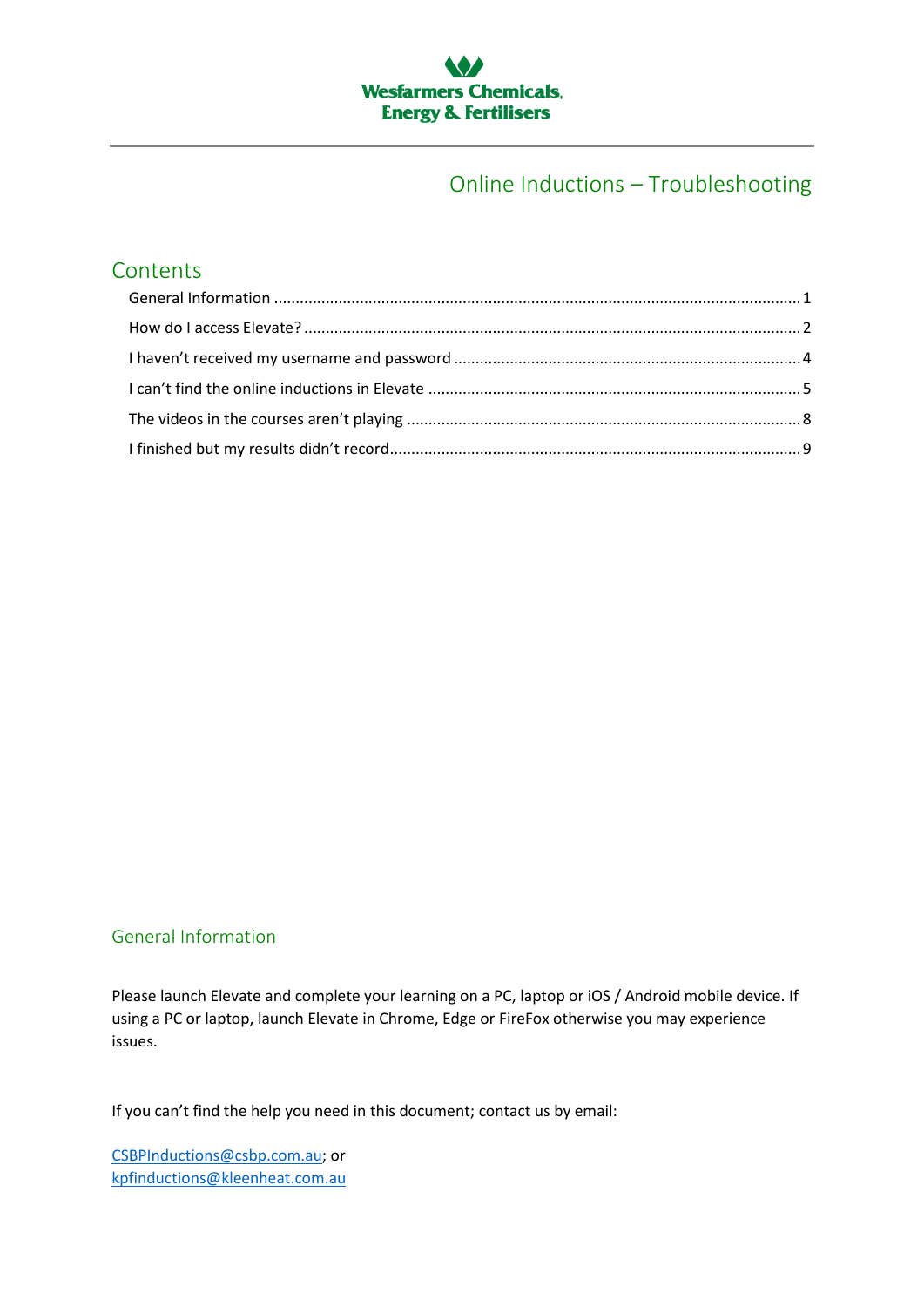

### How do I access Elevate?

<span id="page-1-0"></span>You should have received an Elevate registration email (from Learnin[g noreply@learningsystem.info\)](mailto:noreply@learningsystem.info) with a link to the system and your username and password. If you haven't received a registration email, read the next section (I haven't received my username and password).

- 1. Using the link from the email, go to **Elevate**
- 2. Select the STANDARD login

| $\boldsymbol{\omega}$<br><b>Wesfarmers Chemicals</b> ,<br><b>Lnergy &amp; Fertilisers</b>                                                                                                                                                                                         |                                                                                             |
|-----------------------------------------------------------------------------------------------------------------------------------------------------------------------------------------------------------------------------------------------------------------------------------|---------------------------------------------------------------------------------------------|
| <b>WELCOME TO WESCEF INDUCTIONS</b>                                                                                                                                                                                                                                               | <b>LOGIN</b><br><b>STANDARD</b><br>Standard                                                 |
| Wesfarmers Chemicals, Energy & Fertilisers (WesCEF) operates chemical, energy and fertiliser businesses that service a<br>range of sectors in both domestic and international markets.                                                                                            | SAML LOGIN                                                                                  |
| WesCEF are committed to managing activities in a safe and responsible manner that protects the health, safety and<br>wellbeing of our employees, the people we work with, our customers and the community. For more information about<br>health and safety at WesCEF, click here. | If you have a SAML account connected to this system<br>you can use it to log in using SAML. |
| Our businesses include:<br>- CSBP Ammonia / Ammonium Nitrate & Industrial Chemicals<br>· Queensland Nitrates<br>· Australian Gold Reagents<br>· Australian Vinyls                                                                                                                 | Forgot your username or password?<br>English Contractors (WesCEF Contractors) +             |
| · ModWood<br>- Kleenheat<br>· EVOL LNG<br>· CSBP Fertilisers                                                                                                                                                                                                                      |                                                                                             |
| Use this site to complete your inductions for all WesCEF Sites. The company you are contracting for will have your<br>login details.                                                                                                                                              |                                                                                             |

- 3. Enter your username
- 4. Enter your password
- 5. Click LOGIN
- 6. You will be prompted to update your password

| <b>LOGIN</b>                                         | <b>UPDATE PASSWORD</b>                                                                           |
|------------------------------------------------------|--------------------------------------------------------------------------------------------------|
| Please enter your username and password<br>User name | You are required to change your password. Your<br>previous password has either expired or it was |
| <b>TESTVe</b>                                        | issued temporarily.                                                                              |
| Password                                             | New password<br>                                                                                 |
|                                                      |                                                                                                  |
| <b>Back</b><br><b>LOGIN</b>                          | Confirm new password<br>                                                                         |
| Forgot your username or password?                    |                                                                                                  |
| English WesCEF (English WesCEF)                      | <b>UPDATE</b>                                                                                    |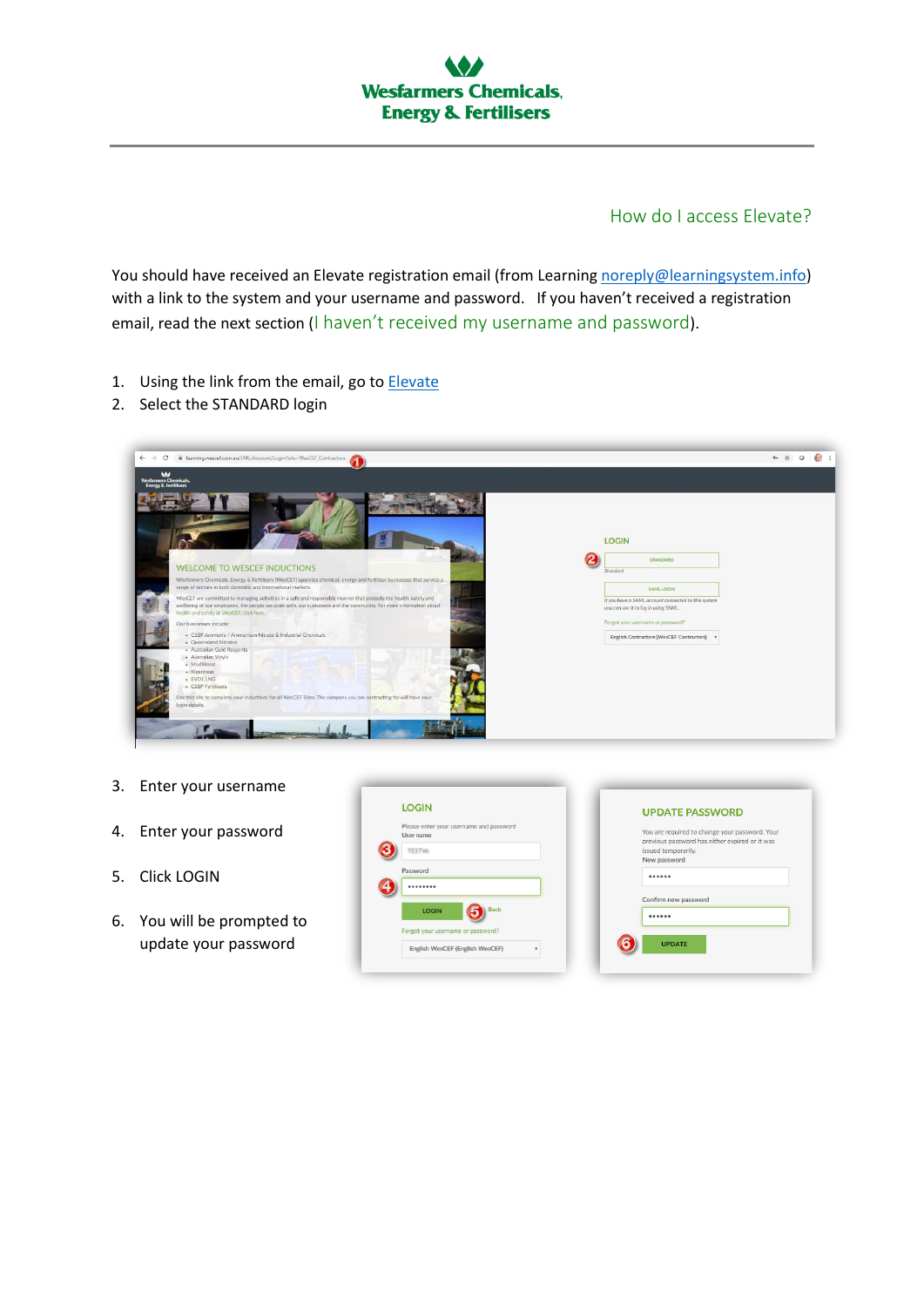# **Wesfarmers Chemicals, Energy & Fertilisers**

- 7. You can then login using your new password following steps 2 to 5 above
- 8. Read the User Agreement and click ACCEPT to continue

| You can now log in with your new password.                                                  |
|---------------------------------------------------------------------------------------------|
| <b>STANDARD</b>                                                                             |
| Standard                                                                                    |
| <b>SAMLLOGIN</b>                                                                            |
| If you have a SAML account connected to this system<br>you can use it to log in using SAML. |
|                                                                                             |
| Forgot your username or password?                                                           |
| <b>English WesCEF (English WesCEF)</b>                                                      |

| or stolen. | As a nominated user of this system you are responsible for<br>safeguarding your own username and password. Every effort<br>must be made to ensure that your details are not misused, lost                                                              |               |
|------------|--------------------------------------------------------------------------------------------------------------------------------------------------------------------------------------------------------------------------------------------------------|---------------|
|            | It is your responsibility to ensure that:                                                                                                                                                                                                              |               |
|            | - You do not permit any other person to use your<br>username and password to access and complete<br>training on your behalf.<br>. You use sufficient care to prevent anyone else seeing<br>your username and password being entered into a<br>computer |               |
|            | It is our responsibility to:                                                                                                                                                                                                                           |               |
|            | · Ensure any personal information is kept confidentially                                                                                                                                                                                               |               |
| them.      | By clicking the Accept button you are confirming you have read<br>and understand these conditions of entry and agree to abide.                                                                                                                         |               |
|            | <b>ACCEPT</b>                                                                                                                                                                                                                                          | <b>REJECT</b> |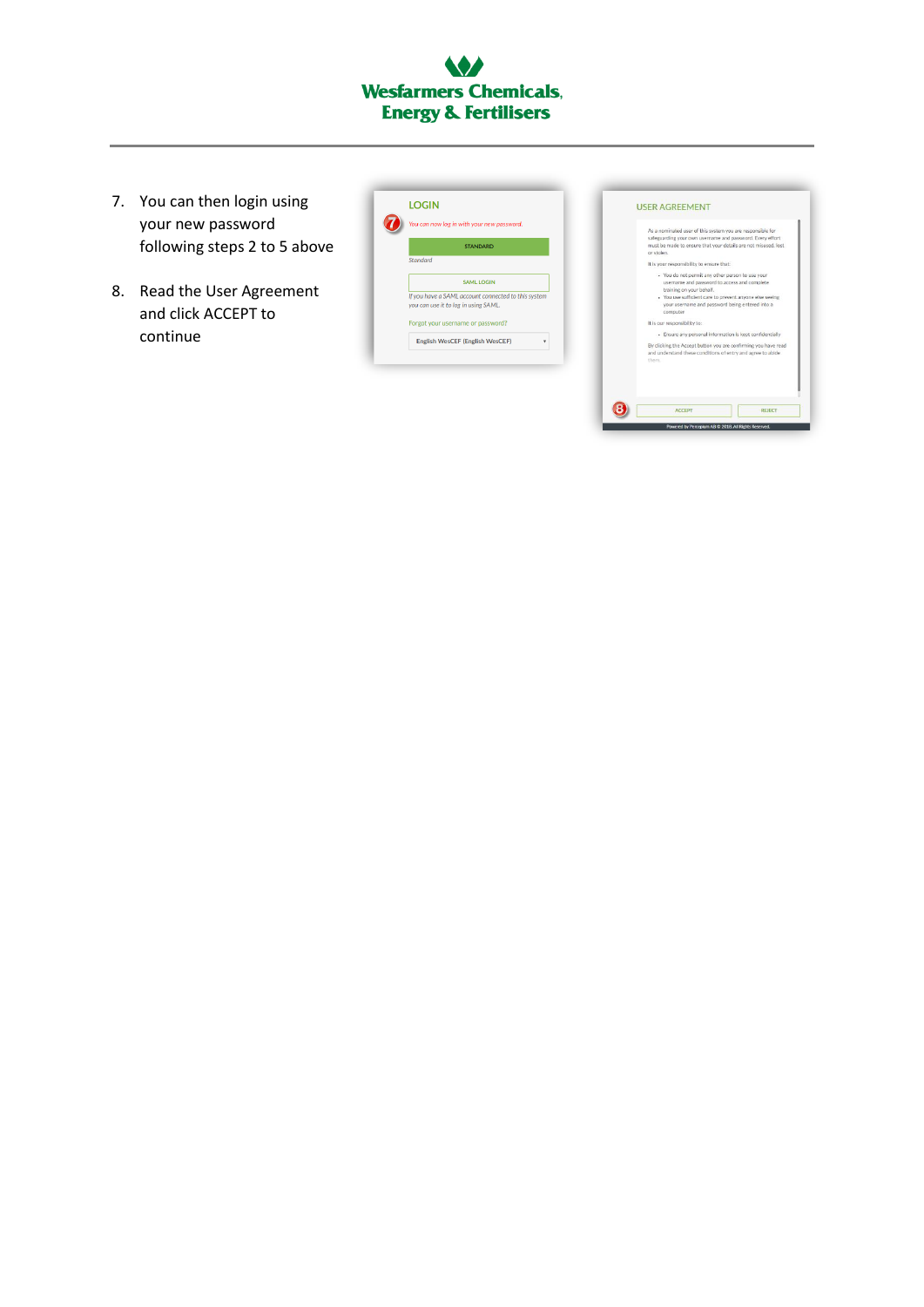

### I haven't received my username and password

<span id="page-3-0"></span>If you haven't received your username and password but your Company Administrator has received an Approved email for your booking, follow these steps.

- 1. Check your Spam or Junk folder. The email is sent from **Learning** [<noreply@learningsystem.info>](mailto:noreply@learningsystem.info)
- 2. Ask your Company Administrator to check that your email address in the Induction Portal is correct:
	- If incorrect; they will need to update your address in the Induction Portal and email [CSBPInductions](mailto:CSBP%20Inductions?subject=Updated%20email%20in%20IMS) to explain the update and request the registration email to be resent to you.
	- If correct; they will need to email [CSBPInductions](mailto:CSBP%20Inductions?subject=Updated%20email%20in%20IMS) to ask for your registration email to be resent to you.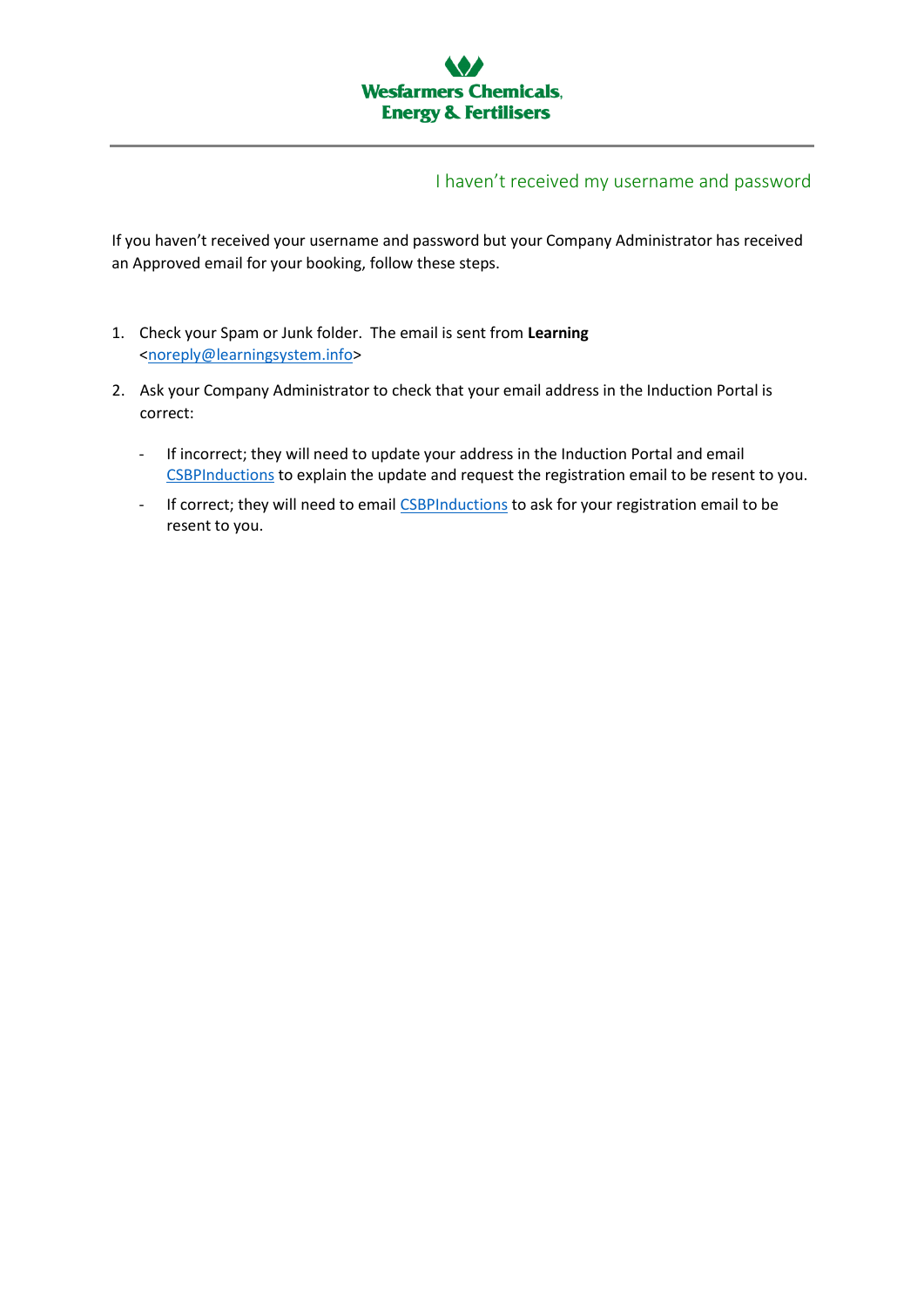I can't find the online inductions in Elevate

- <span id="page-4-0"></span>1. From the HOME screen look at the NOTIFICATIONS panel which lists the inductions you have been enrolled into
- 2. Click on one of the inductions

*(it's good practice to complete the Site inductions before Area or Permit Training)*

| $\bigcap$ Portal                                                            |               |
|-----------------------------------------------------------------------------|---------------|
| <b>HOME</b>                                                                 |               |
| <b>NOTIFICATIONS</b><br>5                                                   | ы             |
| <b>5 NEW LEARNING ACTIVITIES</b>                                            | 闩             |
| Induction - CSBP Kwinana Annual Sodium Cyanide Area<br>6/04/2020            | $\mathbf{r}$  |
| Induction - CSBP Kwinana Annual General Site Induction<br>6/04/2020         | $\mathbf{r}$  |
| Permit-to-Work - CSBP Annual Risk Assessment and Permit Holder<br>6/04/2020 | $\mathbf{r}$  |
| Induction - Kleenheat Production Annual Site Induction<br>6/04/2020         |               |
| Permit-to-Work - KPF Annual Risk Assessment and Permit Holder<br>6/04/2020  | $\rightarrow$ |

If you can't see the inductions in the NOTIFICATIONS panel;

- 3. Go to MY ENROLMENTS, either to the left (on a PC) or at the bottom of the screen (on small devices)
- 4. Click on one of the inductions (it's good practice to complete the Site inductions before Area or Permit Training)

| $\bullet$<br><b>Wesfarmers Chemicals,</b><br><b>Energy &amp; Fertilisers</b> |                                                                                                                                                                                         | QV     |
|------------------------------------------------------------------------------|-----------------------------------------------------------------------------------------------------------------------------------------------------------------------------------------|--------|
| ∢<br><b>n</b> Portal                                                         |                                                                                                                                                                                         |        |
|                                                                              | <b>MY ENROLMENTS</b><br>Search<br>$\mathsf Q$<br>All<br>Not completed<br>Completed<br>Overdue                                                                                           | 疆<br>團 |
| Q<br>Home<br>8<br>My Enrolments                                              | Displaying 1 - 5 of 5<br>Induction - CSBP Kwinana<br><b>Induction - CSBP Kwinana</b><br><b>Annual General Site Induction</b><br><b>Annual Sodium Cyanide Area</b><br>Started<br>Started |        |
|                                                                              | <b>Induction - Kleenheat</b><br>Permit-to-Work - CSBP Annual<br><b>Production Annual Site</b><br><b>Risk Assessment and Permit</b><br><b>O</b> Started<br>Started                       |        |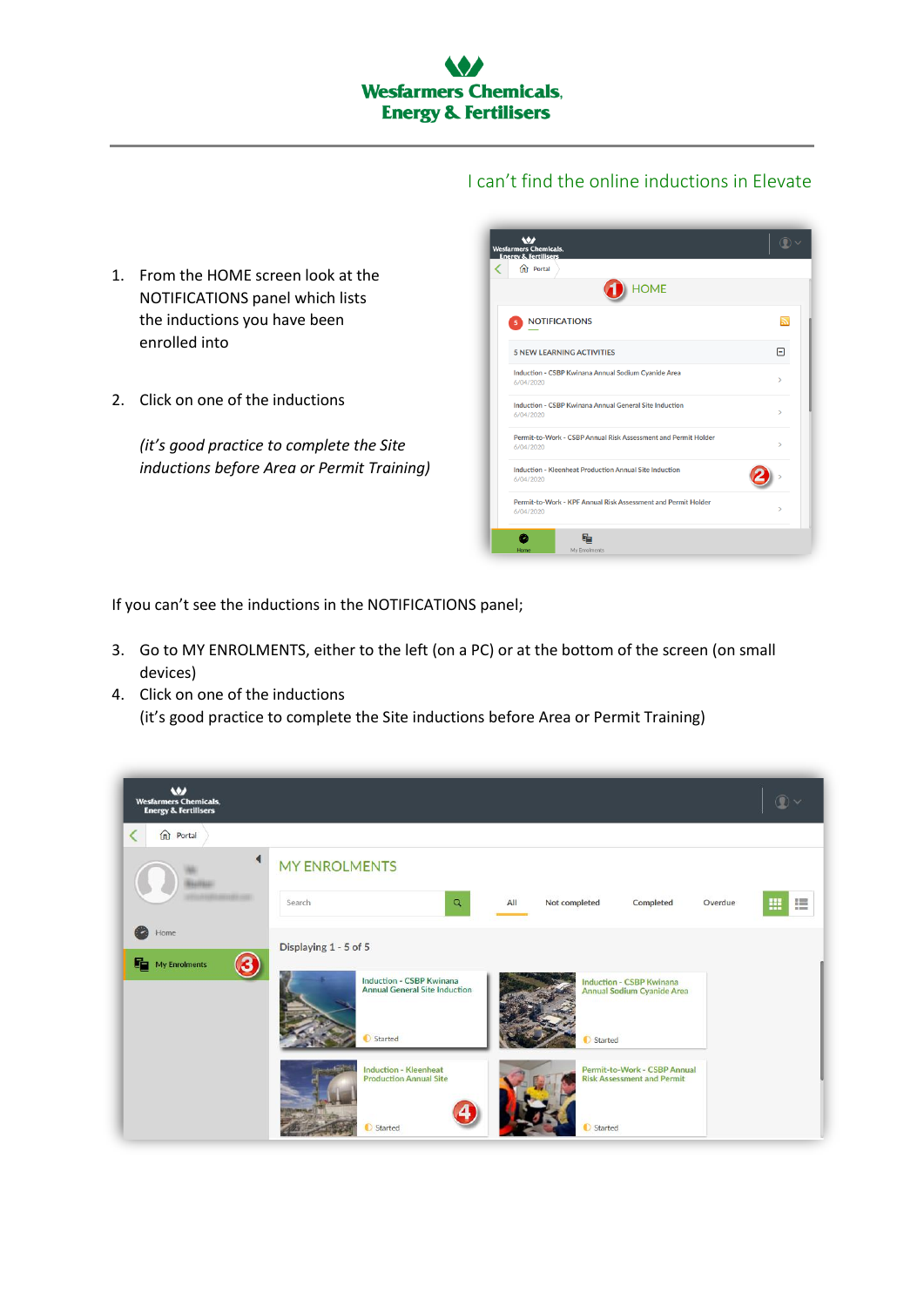## **Wesfarmers Chemicals, Energy & Fertilisers**

5. The INFORMATION page of the Learning Program will give you details about the activities (one or two) as well as what the program covers.

6. To proceed, click MY ACTIVITIES either at the bottom of the screen (on small devices) or to the left (on a PC).







- 8. The information page will give you details about the course length and browser requirements. (See General Information for more details about browsers).
- 9. Click LAUNCH CONTENT to start the course.

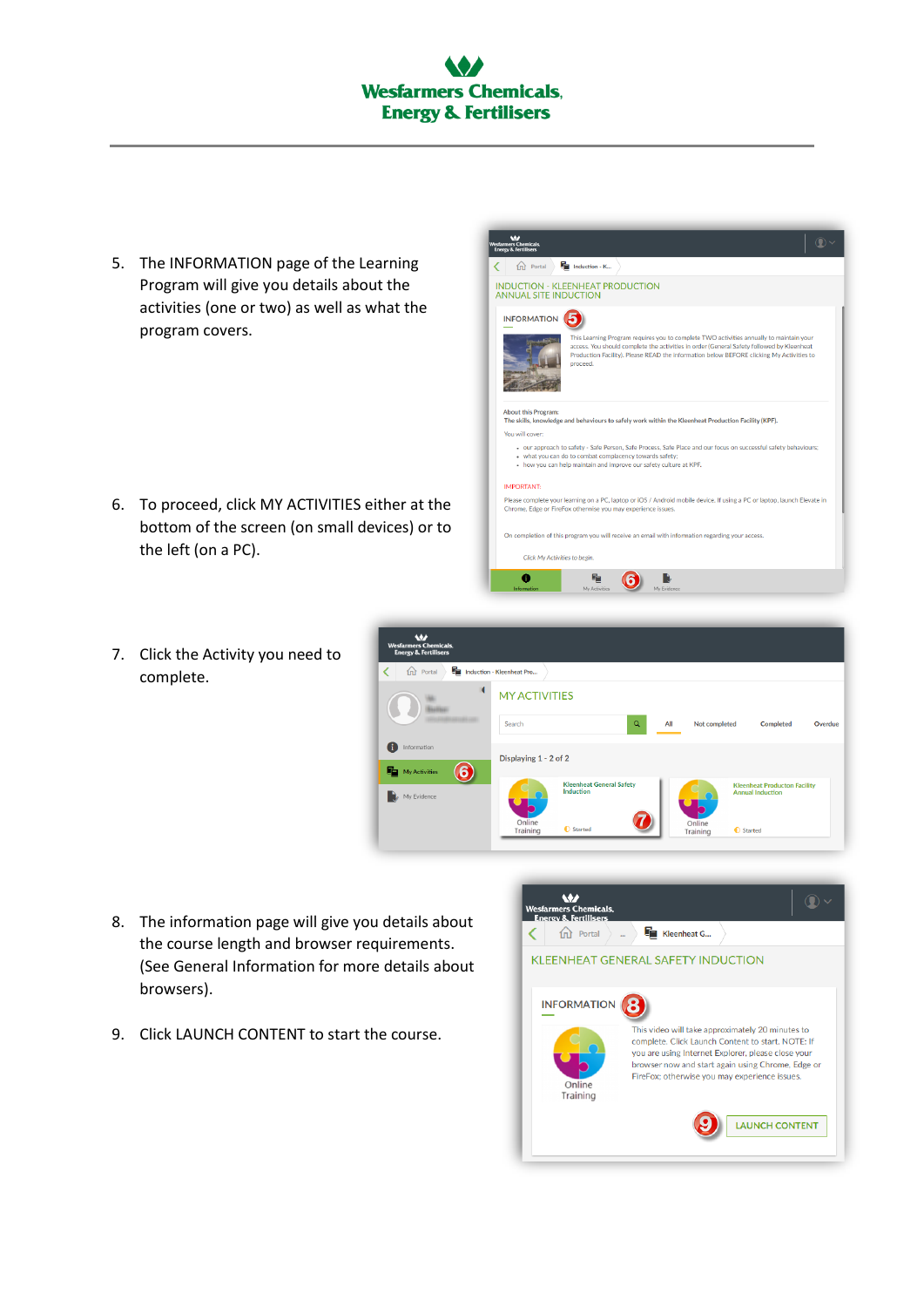

10. When you have completed the activity, you will see a green tick and Finished status with a completion date.

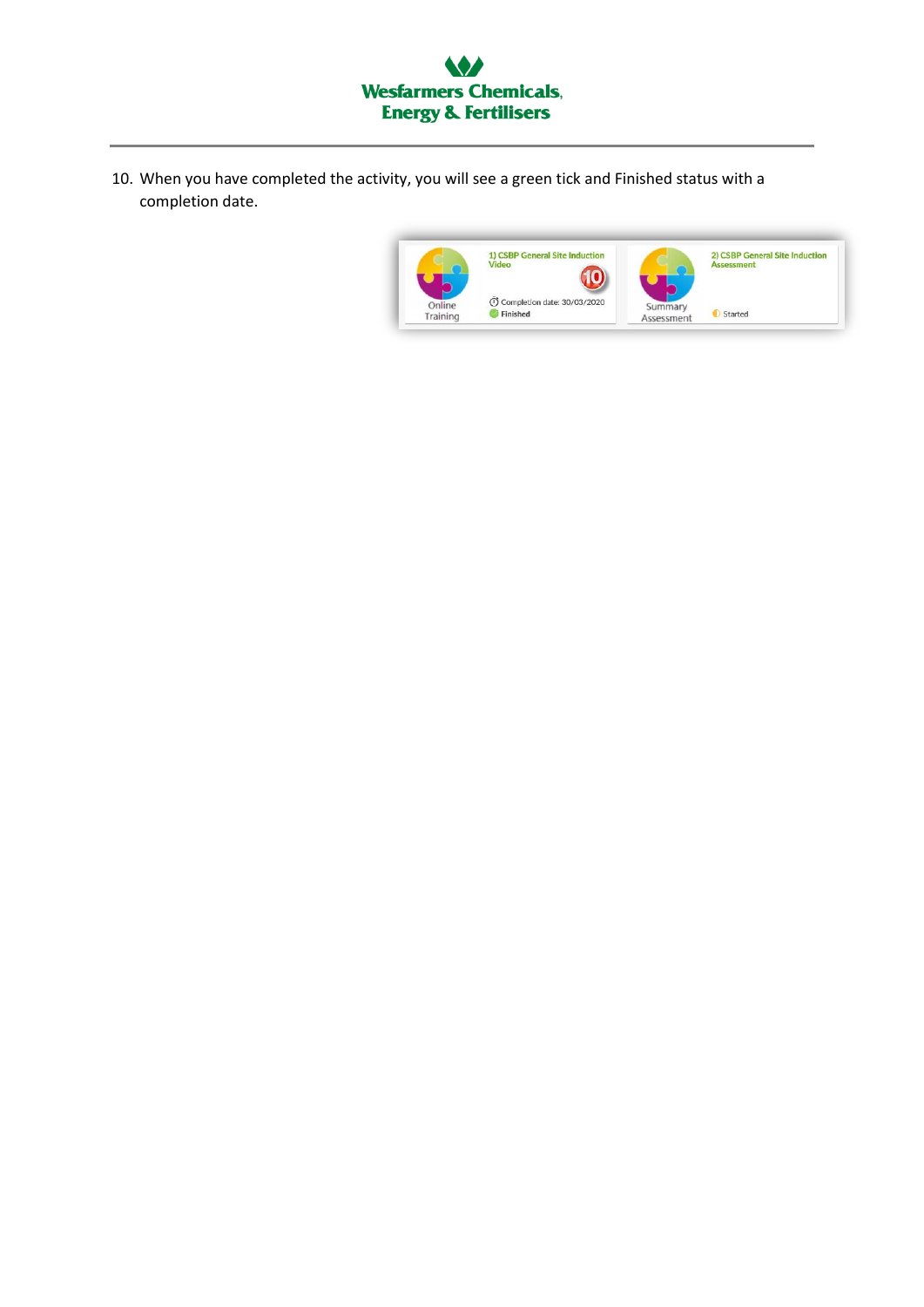### The videos in the courses aren't playing

<span id="page-7-0"></span>If you can access Elevate and Launch the courses; you're almost there….unless the videos won't play! There are many factors that can cause glitching or freezing, these include; internet speed, WiFi connection, system performance, computer/device performance, network connection and many more. By following the tips below you may reduce the likelihood of experiencing technical issues.

#### Tips to avoid potential issues

- $\checkmark$  Ensure a strong internet / Wi-Fi connection
- $\checkmark$  Give yourself plenty of time to complete the course, don't leave it to the night before
- $\checkmark$  Avoid uploading or downloading large files or programs whilst completing online training
- $\checkmark$  Close all other apps or programs on your computer (e.g. Outlook, Word, etc.)
- $\checkmark$  Keep Elevate open when completing your online training otherwise the system may not track your progress

#### Process to follow for when you are experience technical issues

- 1) Exit the course and go back in (Elevate should bookmark and return you to the same spot within the course)
- 2) If your default internet browser fails, try another one
	- a. Options include; Internet Explorer, Chrome, Microsoft Edge, Firefox, Safari, etc.
- 3) Restart the computer and log back in to Elevate, ensure no other apps/programs are running
- 4) Try another time, day and/or device (desktop PC, laptop, smartphone, tablet)
- 5) If you experience a frozen video, check to see if the blue progress bar is still moving, if so either click refresh (to the right of the progress bar) or wait 10-20 seconds for the video/computer/browser to attempt to fix itself
- 6) Clear Cache, Cookies and Browser History (For [Chrome,](https://support.google.com/accounts/answer/32050?co=GENIE.Platform%3DDesktop&hl=en) For [Internet Explorer\)](https://support.microsoft.com/en-au/help/17442/windows-internet-explorer-delete-manage-cookies)
- 7) We recommend 2-3 attempts at troubleshooting before contacting for assistance

Before you reach out, please visit<https://supportally.com/> so we can capture some basic information about your operating system and browser.